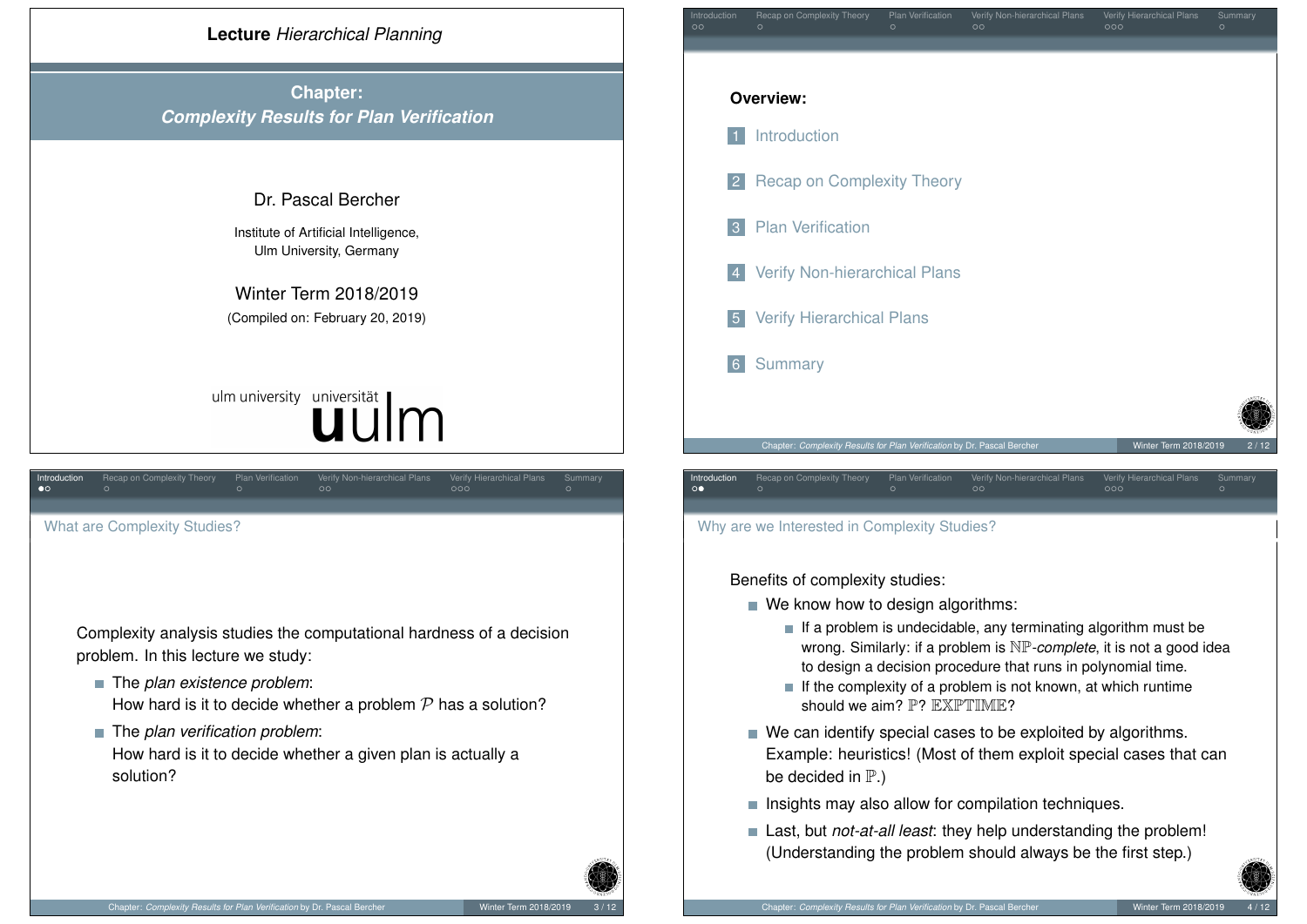

Informally, we can state the following definitions for decision problems:

- A problem can be decided in  $\mathbb P$  (also:  $\mathbb P$ TIME) if there is an algorithm that requires only polynomial time. (Similar for higher classes, such as EXPTIME.
- A problem can be decided in  $NP$  (also:  $NPTIME$ ) if there is a non-deterministic algorithm that requires only polynomial time. (Similar for higher classes, such as NEXPTIME.
- A problem can be decided in PSPACE if there is an algorithm that requires only polynomial space. (Similar for higher classes, such as EXPSPACE.
- Note:  $\mathbb{P} \text{SPACE} = \text{N} \mathbb{P} \text{SPACE}$  (holds also for higher classes).

Verify Non-hierarchical Plans



Verification of Partial Orders

### Theorem

Let *tn* be a primitive task network, i.e., a partially ordered set of (labeled) actions.

Then, deciding whether *tn* has an executable linearization is NP-complete.

## *Proof:*

Membership: guess and verify. Hardness: Reduction from CNF Sat (proof idea via black board).

<span id="page-1-0"></span>Ver[ifi](#page-1-0)cation of Classical [S](#page-1-0)olutions

Chapter: *Complexity Results for Plan Verification* by Dr. Pascal Berche

## Theorem

Let  $P$  be a STRIPS planning problem and  $\bar{a}$  an action sequence. Then, deciding whether  $\bar{a}$  is a solution for  $P$  is in  $\mathbb{P}$ .

# *Proof:*

Execute the plan and check whether every action can be applied in the respective state and whether a goal is produced.  $(\rightarrow$  Linear effort.)